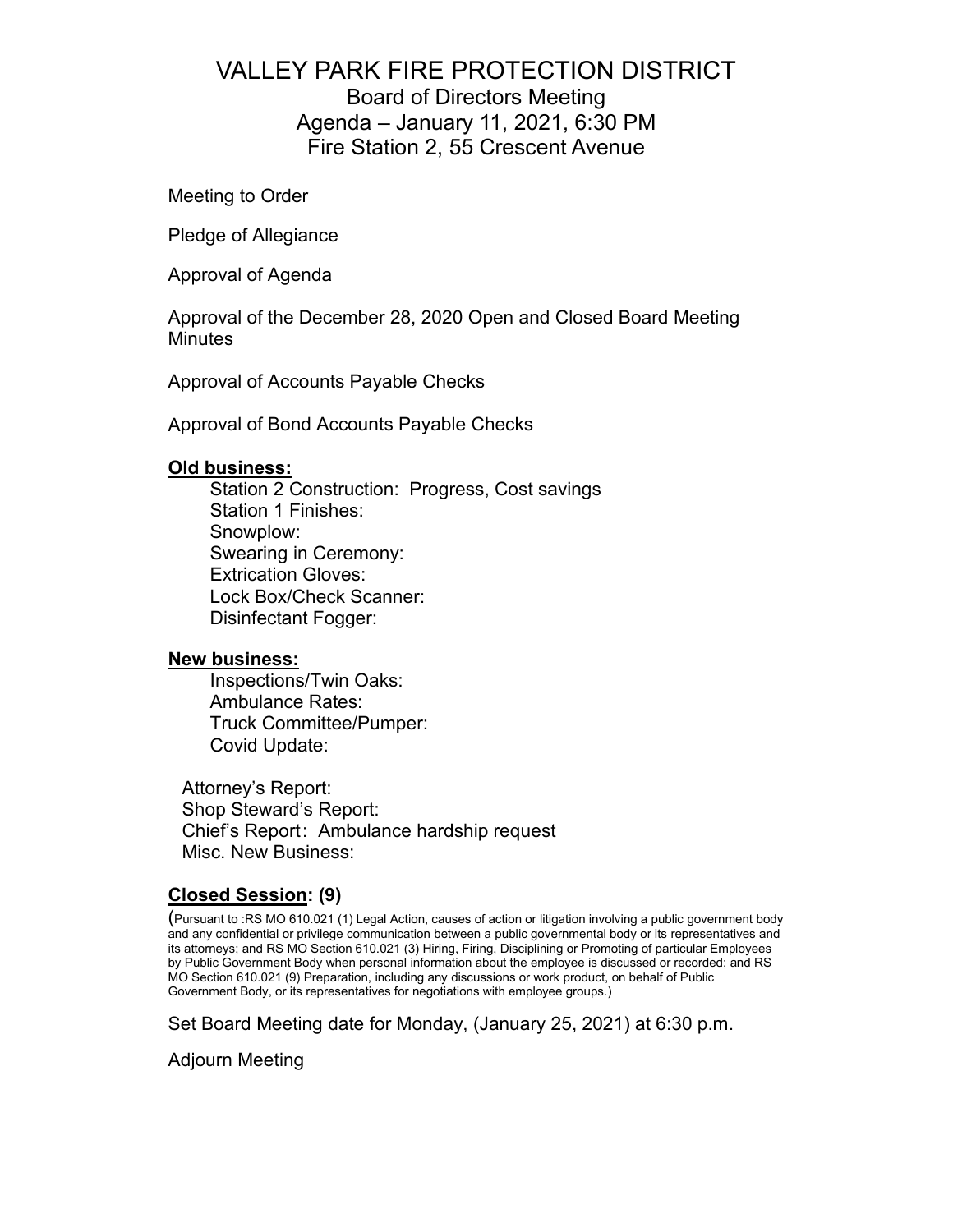## **VALLEY PARK FIRE PROTECTION DISTRICT Board of Directors Meeting** Meeting Minutes - December 28, 2020, 6:30 PM Fire Station 2, 55 Crescent Avenue

Meeting to Order: 6:40 PM

Attendance: Director Webster, Director Wilburn, Director Schmitt, Chief Polk, Assistant Chief VanGaasbeek, Deputy Chief Poleski, Attorney McLaughlin, Accountant Rognan, Steward Trower, Various staff members

Pledge of Allegiance: Led by Director Webster

Approval of Agenda: A motion was made to approve the agenda. 1<sup>st</sup> Director Webster, 2<sup>nd</sup> Director Wilburn. Motion passed 3-0.

Approval of the December 14, 2020 Open and Closed Board Meeting Minutes: A motion was made to approve the December 14, 2020 open and closed minutes. 1<sup>st</sup> Director Wilburn, 2<sup>nd</sup> Director Schmitt. Motion passed 3-0.

Approval of Accounts Payable Checks: A motion was made to approve the accounts payable checks. 1<sup>st</sup> Director Wilburn, 2<sup>nd</sup> Director Schmitt. Motion passed 3-0.

Approval of Bond Accounts Payable Checks: A motion was made to approve the bond payable checks. 1<sup>st</sup> Director Wilburn, 2<sup>nd</sup> Director Schmitt. Motion passed 3-0.

#### **Old business:**

Station 2 Construction: The ADA needs and changes were discussed. It was noted that a variance could be obtained but if anyone ever made a complaint, the ADA changes would have to be made. After discussion. A motion was made to approve the elevator, restroom, and kitchen changes in the amount of \$175,000. 1<sup>st</sup> Director Webster, 2<sup>nd</sup> Director Wilburn. Motion passed 3-0.

Station 1 Signage: Station 1 signage was discussed. A motion was made to approve the station 1 signage. 1<sup>st</sup> Director Webster, 2<sup>nd</sup> Director Wilburn. Motion passed 3-0.

Police and Fire Insurance: The Police and Fire Insurance was discussed and noted that there is no cost to the District. A motion was made to approve this and to offer this to the employees. 1<sup>st</sup> Director Webster, 2<sup>nd</sup> Director Wilburn. Motion passed 3-0.

Snowplow: Snow plowing was discussed. This was tabled in an effort to get more bids.

Swearing in Ceremony: The swearing in Ceremony was pushed to January. A date is yet to be determined.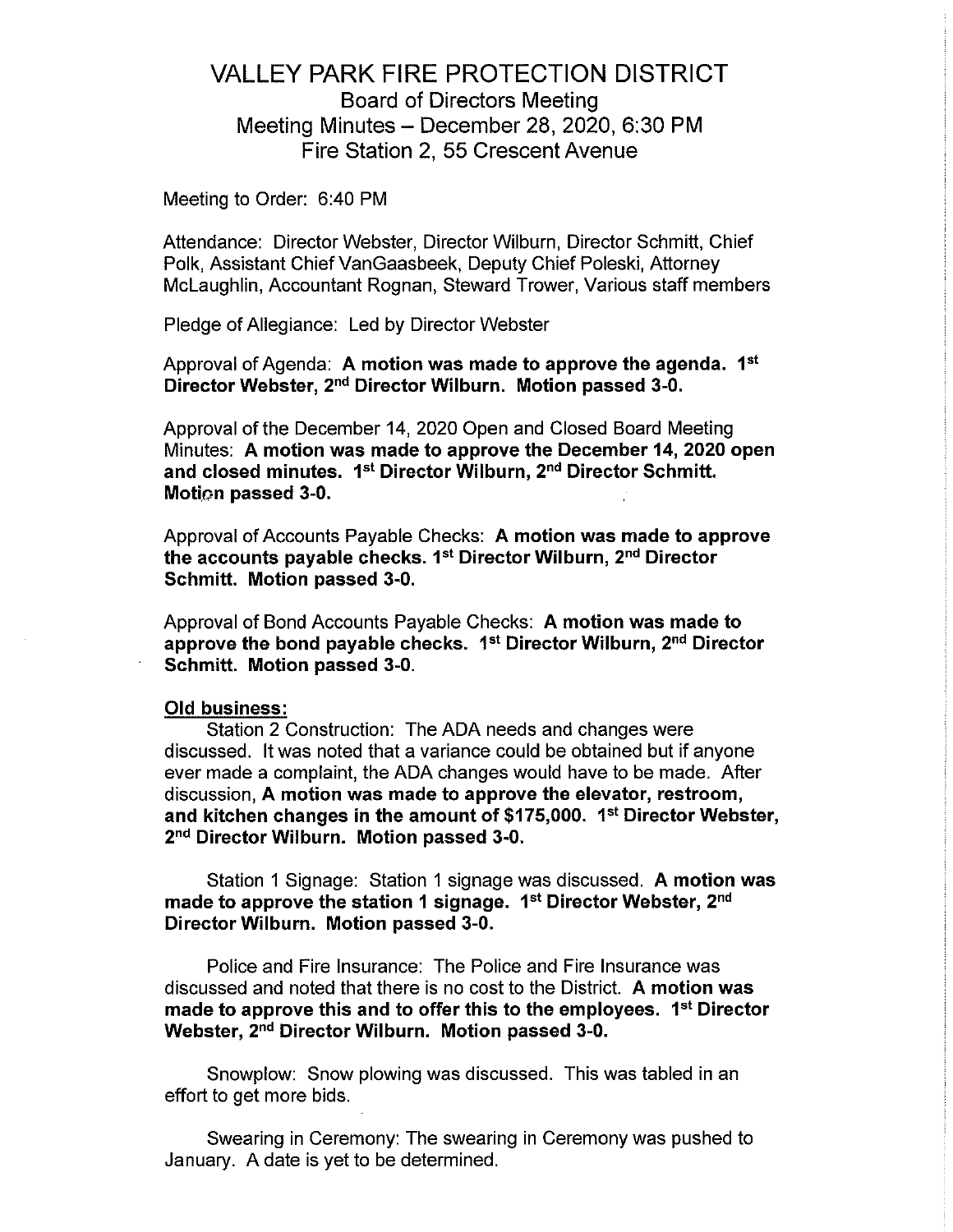#### **New business:**

November Financials: The November financials were reviewed.

2021 Budget Resolution: The 2021 budget was presented and reviewed by Accountant Rognan. After review, a motion was made to approve the 2021 budget by resolution. 1st Director Webster, 2nd Director Schmitt. Motion passed 3-0.

New employee gear: The new employee gear was discussed. It was agreed that this type of purchase is on operational expense and prior approval in not needed in the future.

Lock Box Change: It was agreed to keep the lock box. Chief was also directed to inquire if the auditor can include this in the vearly review.

Seek Thermal Imager: This was postponed for further review.

Extrication Gloves: It was agreed to get all employees extrication gloves. The total costs will be brought back to the board.

Attorney's Report: None

Shop Steward's Report: Steward Trower spoke regarding the shops PR and gifts given to a community resident.

Chief's Report: Chief discussed the Santa parade and read a thank you letter. Chief presented a donation to the Community Outreach from St. Louis Bank in the amount of \$500.

Misc. New Business: Director Webster spoke regarding the Clorox Pro cleaning machine. Chief will investigate the costs.

### Closed Session: (3), (9) A motion was made to enter closed session. 1st Director Webster, 2nd Director Wilburn. Motion passed 3-0.

(Pursuant to :RS MO 610.021 (1) Legal Action, causes of action or litigation involving a public government body and any confidential or privilege communication between a public governmental body or its representatives and its attorneys; and RS MO Section 610.021 (3) Hiring, Firing, Disciplining or Promoting of particular Employees by Public Government Body when personal information about the employee is discussed or recorded; and RS MO Section 610.021 (9) Preparation, including any discussions or work product, on behalf of Public Government Body, or its representatives for negotiations with employee groups.)

The meeting opened to the public with no one present.

A motion was made to set the next board meeting for Monday, (January 11, 2021) at 6:30 p.m. 1st Director Webster, 2nd Director Wilburn. Motion passed 3-0.

A motion was made to adjourn the meeting. 1<sup>st</sup> Director Webster, 2<sup>nd</sup> Director Wilburn. Motion passed 3-0.

si Schmitt

Secretary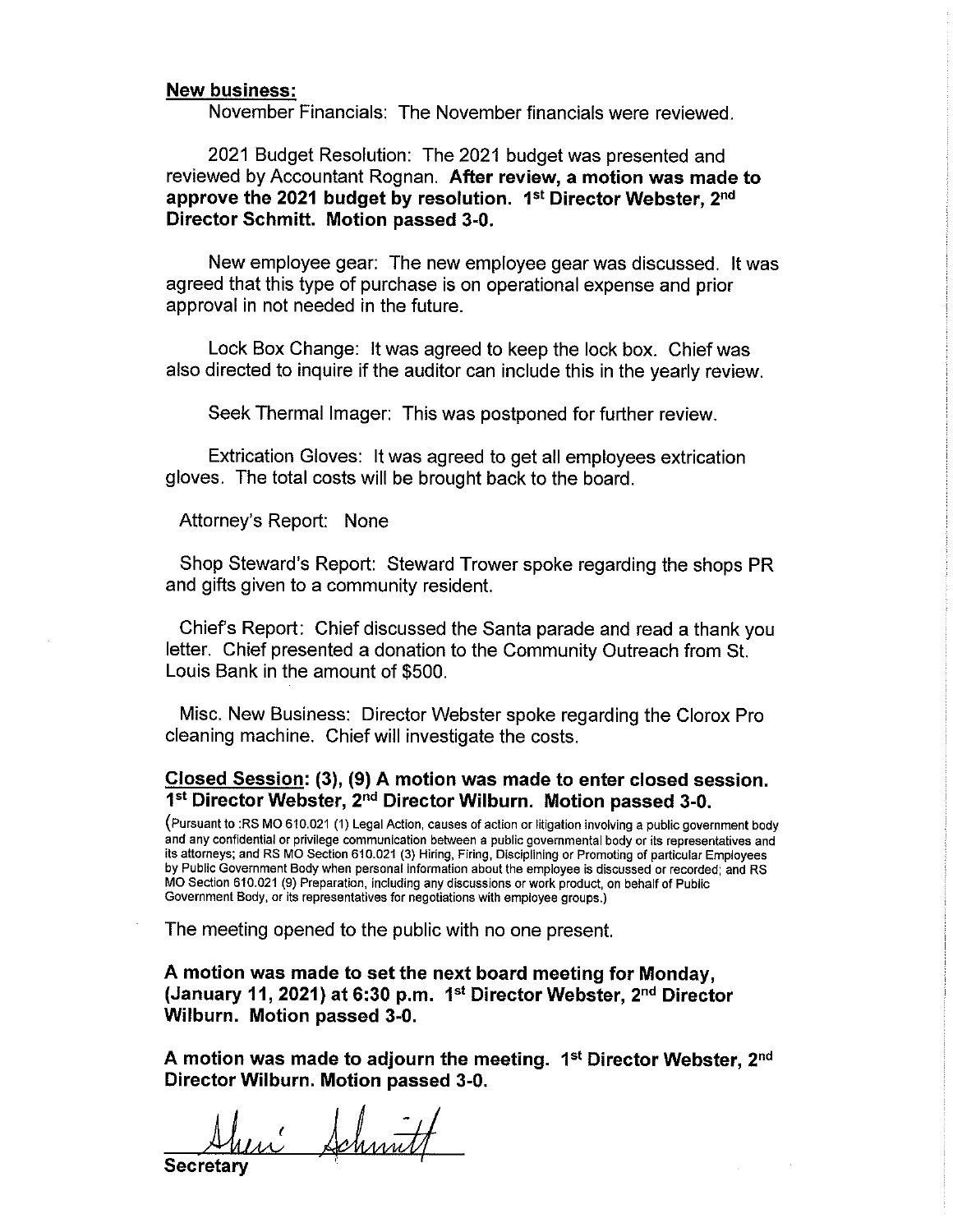| <b>VALLEY PARK FIRE PROTECTION DISTRICT</b> |                                   |       |                      |                               |                               |  |
|---------------------------------------------|-----------------------------------|-------|----------------------|-------------------------------|-------------------------------|--|
| <b>Check Register - Detail of 1060</b>      |                                   |       |                      |                               |                               |  |
| <b>January 11, 2021</b>                     |                                   |       |                      |                               |                               |  |
|                                             |                                   |       |                      |                               |                               |  |
|                                             |                                   |       |                      |                               |                               |  |
| Date                                        | <b>Transaction Type</b>           | Num   | Name                 | <b>Split</b>                  | Amount                        |  |
| 1060 AP Account-Control                     |                                   |       |                      |                               |                               |  |
| 01/11/2021                                  | Bill Payment (Check)              | 18244 | AT&T                 | 2000 Accounts Payable-Control | $-428.55$                     |  |
| 01/11/2021                                  | Bill Payment (Check)              | 18245 | <b>ATHLETICO</b>     | 2000 Accounts Payable-Control | $-1,000.00$                   |  |
| 01/11/2021                                  | Bill Payment (Check)              | 18246 | CCE911               | 2000 Accounts Payable-Control | $-57,317.37$                  |  |
| 01/11/2021                                  | Bill Payment (Check)              | 18247 | <b>CHUCK'S BOOTS</b> | 2000 Accounts Payable-Control | $-754.97$                     |  |
| 01/11/2021                                  | <b>Bill Payment (Check)</b>       | 18248 | CUMMINS              | 2000 Accounts Payable-Control | $-561.11$                     |  |
| 01/11/2021                                  | Bill Payment (Check)              | 18249 | <b>DKB</b>           | 2000 Accounts Payable-Control | $-510.00$                     |  |
| 01/11/2021                                  | Bill Payment (Check)              | 18250 | EYE MED              | 2000 Accounts Payable-Control | $-377.97$                     |  |
| 01/11/2021                                  | Bill Payment (Check)              | 18251 | <b>IMAGE</b>         | 2000 Accounts Payable-Control | $-10,592.52$                  |  |
| 01/11/2021                                  | Bill Payment (Check)              | 18252 | <b>INSIGHT</b>       | 2000 Accounts Payable-Control | $-117.72$                     |  |
| 01/11/2021                                  | <b>Bill Payment (Check)</b>       | 18253 | LEON                 | 2000 Accounts Payable-Control | -188.99                       |  |
| 01/11/2021                                  | Bill Payment (Check)              | 18254 | MACFPD3              | 2000 Accounts Payable-Control | $-3,500.00$                   |  |
| 01/11/2021                                  | Bill Payment (Check)              | 18255 | <b>MAFC</b>          | 2000 Accounts Payable-Control | $-300.00$                     |  |
| 01/11/2021                                  | <b>Bill Payment (Check)</b>       | 18256 | <b>MCLAUGH</b>       | 2000 Accounts Payable-Control | $-1,914.00$                   |  |
| 01/11/2021                                  | Bill Payment (Check)              | 18257 | <b>MOAMW</b>         | 2000 Accounts Payable-Control | -6.09                         |  |
| 01/11/2021                                  | <b>Bill Payment (Check)</b>       | 18258 | OJLPC                | 2000 Accounts Payable-Control | $-290.00$                     |  |
| 01/11/2021                                  | Bill Payment (Check)              | 18259 | R&R                  | 2000 Accounts Payable-Control | -231.00                       |  |
| 01/11/2021                                  | <b>Bill Payment (Check)</b>       | 18260 | <b>RUES</b>          | 2000 Accounts Payable-Control | 0.00                          |  |
| 01/11/2021                                  | Bill Payment (Check)              | 18261 | SENTINEL             | 2000 Accounts Payable-Control | $-805.73$                     |  |
| 01/11/2021                                  | Bill Payment (Check)              | 18262 | <b>SMITH</b>         | 2000 Accounts Payable-Control | $-5,000,00$                   |  |
| 01/11/2021                                  | Bill Payment (Check)              | 18263 | <b>SPIRE</b>         | 2000 Accounts Payable-Control | $-380.26$                     |  |
| 01/11/2021                                  | Bill Payment (Check)              | 18264 | <b>STONE</b>         | 2000 Accounts Payable-Control | $-188.05$                     |  |
| 01/11/2021                                  | Bill Payment (Check)              | 18265 | TARGET2              | 2000 Accounts Payable-Control | $-1,591.35$                   |  |
| 01/11/2021                                  | Bill Payment (Check)              | 18266 | VOYA                 | 2000 Accounts Payable-Control | $-4,924.00$                   |  |
| 01/11/2021                                  | Bill Payment (Check)              | 18267 | VPELEV               | 2000 Accounts Payable-Control | $-79.46$                      |  |
| 01/11/2021                                  | <b>Bill Payment (Check)</b>       | 18268 | <b>WASTE</b>         | 2000 Accounts Payable-Control | $-275.12$                     |  |
| 01/11/2021                                  | Bill Payment (Check)              | 18269 | <b>RUE</b>           | 2000 Accounts Payable-Control | $-40.98$                      |  |
|                                             | Total for 1060 AP Account-Control |       |                      |                               | $-$ \$ 91,375.24              |  |
|                                             |                                   |       | $\epsilon$           |                               |                               |  |
|                                             |                                   |       |                      |                               |                               |  |
|                                             |                                   |       |                      |                               |                               |  |
|                                             |                                   |       |                      |                               |                               |  |
|                                             |                                   |       |                      |                               |                               |  |
|                                             |                                   |       |                      |                               |                               |  |
|                                             |                                   |       |                      |                               |                               |  |
|                                             |                                   |       |                      |                               | <b>Jim Polk</b><br>fire Chief |  |
|                                             |                                   |       |                      |                               |                               |  |
|                                             |                                   |       |                      |                               |                               |  |
|                                             |                                   |       |                      |                               | REVIEWED                      |  |
|                                             |                                   |       |                      |                               |                               |  |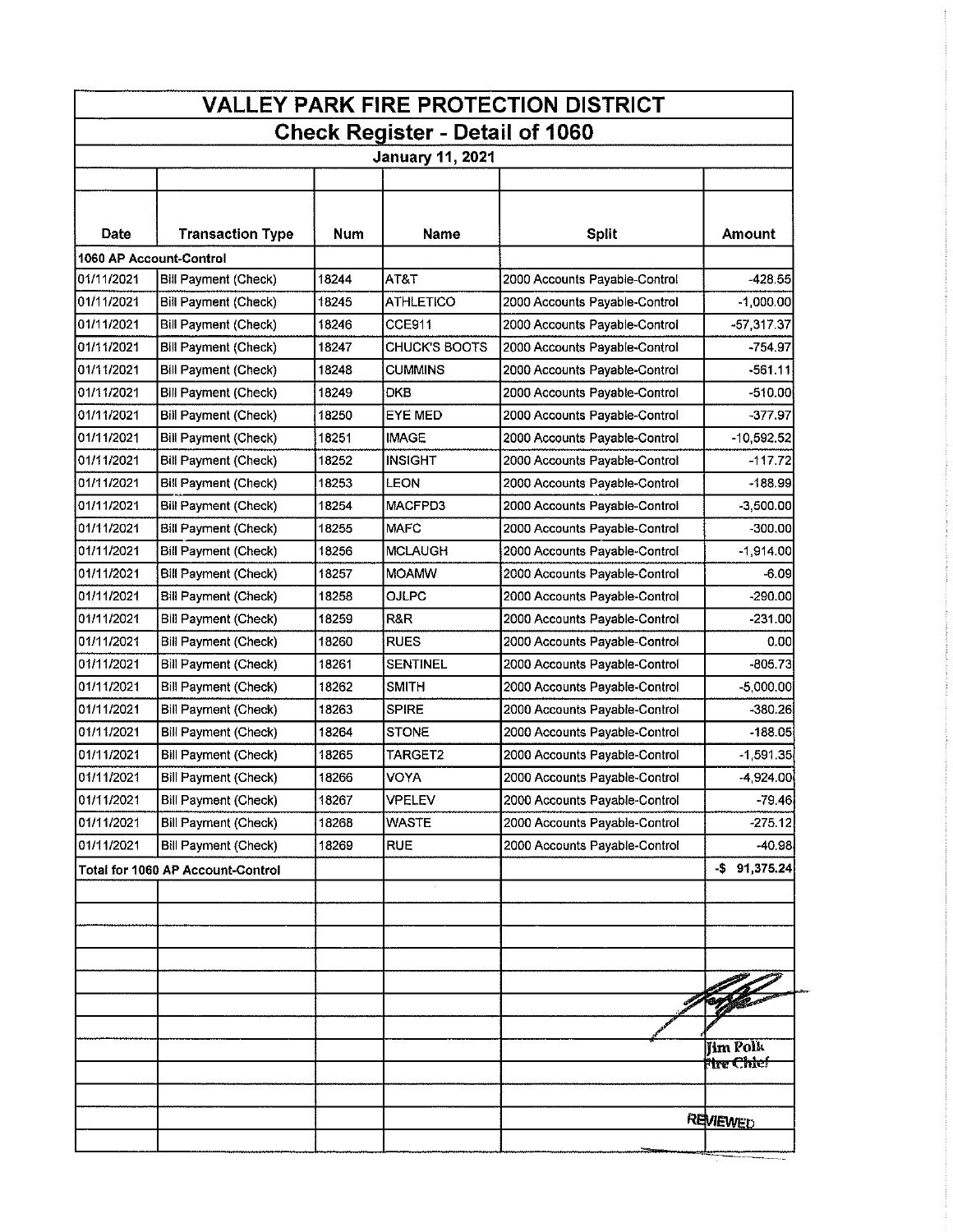| <b>VALLEY PARK FIRE PROTECTION DISTRICT</b> |       |            |              |              |                          |             |
|---------------------------------------------|-------|------------|--------------|--------------|--------------------------|-------------|
| <b>BOND Check Register - Detail of 1023</b> |       |            |              |              |                          |             |
| <b>January 11, 2021</b>                     |       |            |              |              |                          |             |
|                                             |       |            |              |              |                          |             |
| Date                                        | Trans | <b>Num</b> | Name         | <b>Class</b> | <b>Split</b>             | Amount      |
| 1023 STL Bond Capital                       |       |            |              |              |                          |             |
| 01/11/2021                                  | Check | 4139       | <b>CRESA</b> |              | 5220 Capital Expenditure | $-6,500.00$ |
| Total for 1023 STL Bond Capital             |       |            |              |              | -\$<br>6,500.00          |             |
| 5220 Capital Expenditure                    |       |            |              |              |                          |             |
| 101/11/2021                                 | Check | 4139       | <b>CRESA</b> | 13 Bond      | 1023 STL Bond Capital    | 6,500.00    |
| Total for 5220 Capital Expenditure          |       |            |              |              | 6,500.00<br>\$           |             |

**REVIEWED** 

Á Jim Polk<br>Fire Chief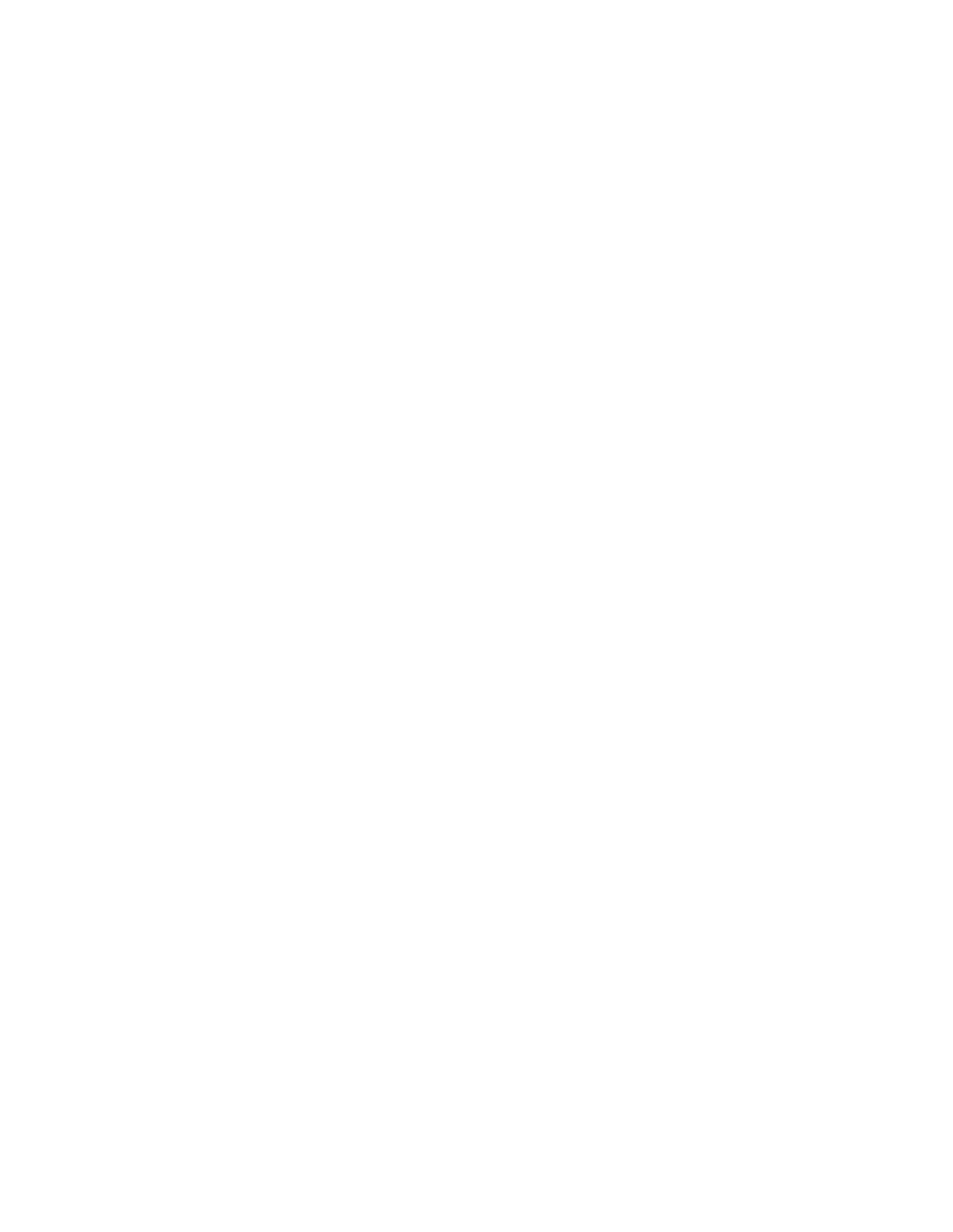### Chief Polk,

Attached is a comprehensive list of savings opportunities prepared by L Keeley. Given the additional expense associated with ADA upgrades, we want to present some cost cutting options. The JEMA, Keeley and Cresa team has met and discussed the items on the list. We feel that 3 of the items can be recommended. Those items are labeled as 2, 3 and 6 on the attached spreadsheet. The other items on the list are not as attractive, in the opinion of the team. If you would like more details on those items, we can provide. Here is my commentary:

#### #2: **Cast Stone in lieu of natural Kansas Limestone on the skin of the building – Savings of**

**\$34K.** Aesthetically, this option is not ideal. Artificial stone will not have the same look at natural stone. However, it will perform as well. This option gives JEMA some heartburn, but they understand the economics of the project and agreed that this option should be on the list of viable cost cutting options.

#3: **Signage Material Change - Crest Logo and Lettering shall be aluminum in lieu of stainless steel – Savings of \$30K**. The team strongly recommends accepting this change and associated savings. There does not appear to be a downside.

#6: **Change the Garland roof material from 0.050 Aluminum to Steel. The warranty and performance requirements remain the same – Savings of \$30K.** The specified system is aluminum because it can receive the desired finish that mimics a patina of an aged metal. However, upon further review, we do not believe that this finish will be a significant part of the overall look of the building. The angle reduces its prominence. If we switch to steel and a standard finish we can save money and have the same warranty.

Please let us know if you would like us to modify the project to accept any or all of these savings opportunities.

Thanks, Tim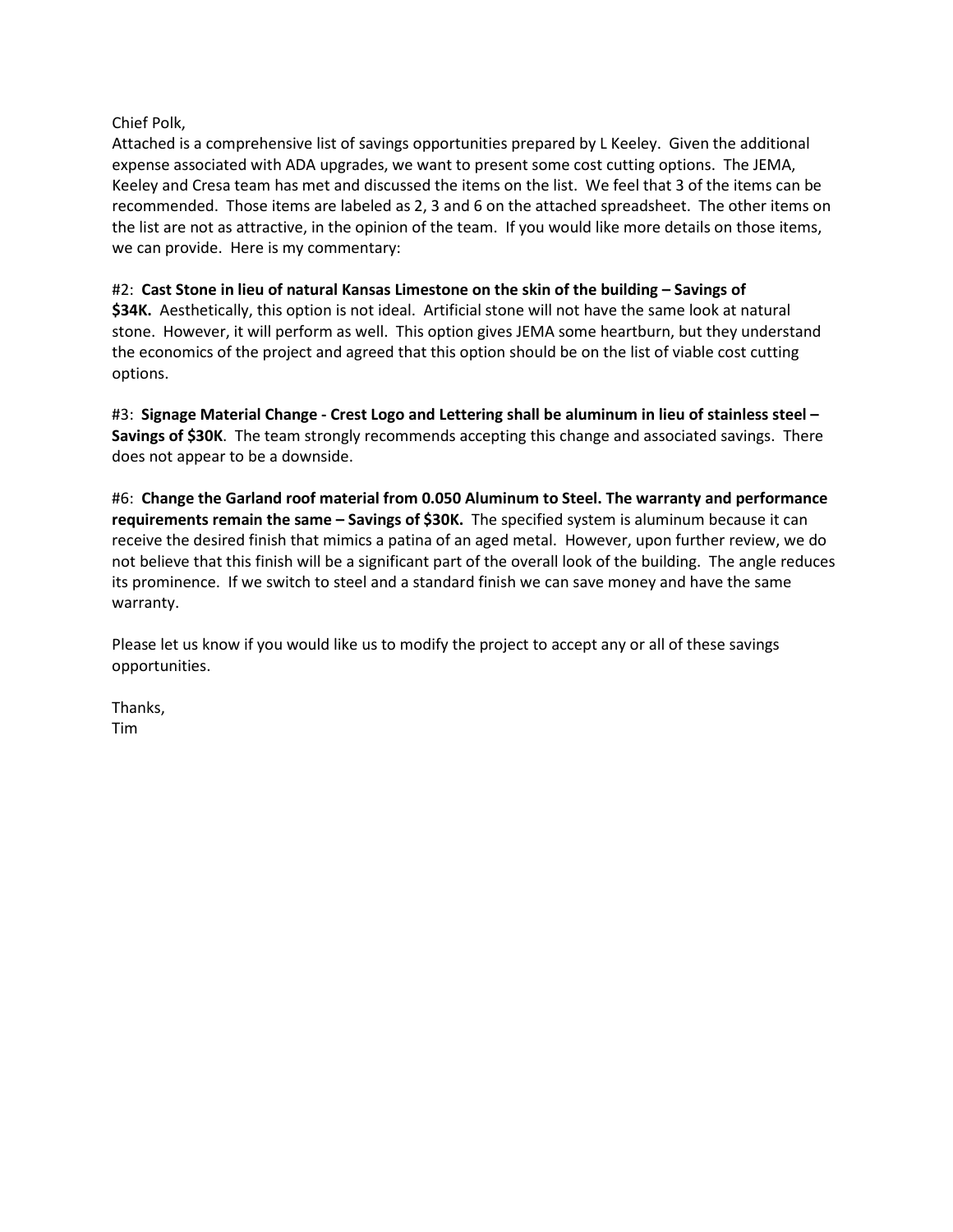|                       |                                                                                                                                                                                                                                                                                                                                                                                                                                                                                                                                                                                        |             |             |                                                                  |             |              | <b>Accepted</b> | <b>Pending</b>         | <b>Rejected</b>        | <b>CONTRACT</b><br><b>VALUE</b> |
|-----------------------|----------------------------------------------------------------------------------------------------------------------------------------------------------------------------------------------------------------------------------------------------------------------------------------------------------------------------------------------------------------------------------------------------------------------------------------------------------------------------------------------------------------------------------------------------------------------------------------|-------------|-------------|------------------------------------------------------------------|-------------|--------------|-----------------|------------------------|------------------------|---------------------------------|
|                       | <b>Description</b>                                                                                                                                                                                                                                                                                                                                                                                                                                                                                                                                                                     | <b>Cost</b> | <b>Date</b> | <b>Comments</b>                                                  | <b>BIC</b>  | <b>A/P/R</b> | A               | P.                     | $\mathsf{R}$           | \$5,431,799                     |
|                       | Open Specification Wall Panel System - Fabricate and install metal panels, produced in subcontractor's<br>shop, in lieu of manufactured by Imetco as specified. The metal panel system would include the<br>subgirts, vented subgirts, rock wool insulation and flat seam panels in .050 aluminum custom color and<br>panel size as indicated, includes engineering. The air/vapor barrier behind the metal panels shall be<br>Carlisle a liquid applied vapor barrier in lieu of the Imetco product specified. The warranty requirements<br>for the system shall remain as specified. | (80,000)    | 17-Nov-20   | Carlisle vapor barrier product date to<br>be provided for review | <b>VPFD</b> | P            | $\overline{50}$ | \$0                    | (\$80,000              | \$0                             |
|                       | Cast Stone in lieu of Limestone - ST-1 Stone Veneer shall be cast stone veneer in lieu of natural<br>Kansas Limestone.                                                                                                                                                                                                                                                                                                                                                                                                                                                                 | (34,000)    | 17-Nov-20   |                                                                  | <b>VPFD</b> | P            | \$0             | ( \$34,000)            | \$0                    | \$0                             |
|                       | Signage Material Change - Crest Logo and Lettering shall be aluminum in lieu of stainless steel.                                                                                                                                                                                                                                                                                                                                                                                                                                                                                       | (30,000)    | 17-Nov-20   |                                                                  | <b>VPFD</b> | <b>D</b>     | \$0             | ( \$30,000)            | \$0                    | \$0                             |
|                       | Lobby & Corridor Ceiling Change - Eliminate Linear Wood Ceiling from Lobby and Corridor, install 2 x 2<br>acoustical ceiling in its place.                                                                                                                                                                                                                                                                                                                                                                                                                                             | (14,000)    | 18-Nov-20   |                                                                  | <b>VPFD</b> | P            | \$0             | (\$14,000)             | \$0                    | \$0                             |
|                       | Lighting Fixture Package Change - Utilize lighting fixture package from Meglio & Associates in lieu of<br>those specified.                                                                                                                                                                                                                                                                                                                                                                                                                                                             | (24,000)    | 19-Nov-20   | Fixture specs to be provided for<br>review                       | <b>VPFD</b> | P            | \$0             | (\$24,000)             | \$0                    | \$0                             |
| 6                     | Change the Garland roof material from 0.050 Aluminum to Steel. The warranty and performance<br>requirements remain the same.                                                                                                                                                                                                                                                                                                                                                                                                                                                           | (30,000)    | 6-Jan-21    | An alternate color would need to be<br>selected.                 | <b>VPFD</b> | P            | \$0             | ( \$30,000)            | \$0                    | \$0                             |
|                       |                                                                                                                                                                                                                                                                                                                                                                                                                                                                                                                                                                                        |             |             |                                                                  |             |              | \$0             | \$0                    | \$0                    | \$0                             |
| -9                    |                                                                                                                                                                                                                                                                                                                                                                                                                                                                                                                                                                                        |             |             |                                                                  |             |              | \$0<br>\$0      | $\overline{50}$<br>\$0 | $\overline{50}$<br>\$0 | \$0<br>\$0                      |
| 10                    |                                                                                                                                                                                                                                                                                                                                                                                                                                                                                                                                                                                        |             |             |                                                                  |             |              | \$0             | \$0                    | $\overline{50}$        | \$0                             |
| $\mathbf{1}^{\prime}$ |                                                                                                                                                                                                                                                                                                                                                                                                                                                                                                                                                                                        |             |             |                                                                  |             |              | \$0             | \$0                    | \$0                    | \$0                             |
| 12                    |                                                                                                                                                                                                                                                                                                                                                                                                                                                                                                                                                                                        |             |             |                                                                  |             |              | $\overline{50}$ | $\overline{50}$        | $\overline{50}$        | \$0                             |
| 13                    |                                                                                                                                                                                                                                                                                                                                                                                                                                                                                                                                                                                        |             |             |                                                                  |             |              | \$0             | \$0                    | \$0                    | \$0                             |
| 14                    |                                                                                                                                                                                                                                                                                                                                                                                                                                                                                                                                                                                        |             |             |                                                                  |             |              | \$0             | $\overline{50}$        | $\overline{50}$        | \$0                             |
| 15                    |                                                                                                                                                                                                                                                                                                                                                                                                                                                                                                                                                                                        |             |             |                                                                  |             |              | \$0             | \$0                    | \$0                    | \$0                             |
| 16                    |                                                                                                                                                                                                                                                                                                                                                                                                                                                                                                                                                                                        |             |             |                                                                  |             |              | \$0             | \$0                    | \$0                    | \$0                             |
| $\overline{1}$        |                                                                                                                                                                                                                                                                                                                                                                                                                                                                                                                                                                                        |             |             |                                                                  |             |              | \$0             | \$0                    | $\overline{50}$        | \$0                             |
| 18                    |                                                                                                                                                                                                                                                                                                                                                                                                                                                                                                                                                                                        |             |             |                                                                  |             |              | \$0             | \$0                    | \$0                    | \$0                             |
| 19                    |                                                                                                                                                                                                                                                                                                                                                                                                                                                                                                                                                                                        |             |             |                                                                  |             |              | \$0             | $\overline{50}$        | $\overline{50}$        | \$0                             |
| <b>20</b>             |                                                                                                                                                                                                                                                                                                                                                                                                                                                                                                                                                                                        |             |             |                                                                  |             |              | \$0             | \$0                    | \$0                    | \$0                             |
| 21                    |                                                                                                                                                                                                                                                                                                                                                                                                                                                                                                                                                                                        |             |             |                                                                  |             |              | \$0             | \$0                    | $\overline{50}$        | \$0                             |
| 22                    |                                                                                                                                                                                                                                                                                                                                                                                                                                                                                                                                                                                        |             |             |                                                                  |             |              | \$0             | \$0                    | \$0                    | \$0                             |
| 23                    |                                                                                                                                                                                                                                                                                                                                                                                                                                                                                                                                                                                        |             |             |                                                                  |             |              | \$0             | \$0                    | \$0                    | \$0                             |
| 24                    |                                                                                                                                                                                                                                                                                                                                                                                                                                                                                                                                                                                        |             |             |                                                                  |             |              | \$0             | \$0                    | \$0                    | \$0                             |
| 25<br><b>26</b>       |                                                                                                                                                                                                                                                                                                                                                                                                                                                                                                                                                                                        |             |             |                                                                  |             |              | \$0<br>\$0      | \$0<br>\$0             | \$0<br>$\overline{50}$ | \$0<br>\$0                      |
| <b>27</b>             |                                                                                                                                                                                                                                                                                                                                                                                                                                                                                                                                                                                        |             |             |                                                                  |             |              | \$0             | \$0                    | \$0                    | \$0                             |
| 28                    |                                                                                                                                                                                                                                                                                                                                                                                                                                                                                                                                                                                        |             |             |                                                                  |             |              | \$0             | \$0                    | \$0                    | \$0                             |
| 29                    |                                                                                                                                                                                                                                                                                                                                                                                                                                                                                                                                                                                        |             |             |                                                                  |             |              | \$0             | \$0                    | \$0                    | \$0                             |
| 30                    |                                                                                                                                                                                                                                                                                                                                                                                                                                                                                                                                                                                        |             |             |                                                                  |             |              | \$0             | \$0                    | \$0                    | \$0                             |
| 31                    |                                                                                                                                                                                                                                                                                                                                                                                                                                                                                                                                                                                        |             |             |                                                                  |             |              | \$0             | \$0                    | \$0                    | \$0                             |
| 32                    |                                                                                                                                                                                                                                                                                                                                                                                                                                                                                                                                                                                        |             |             |                                                                  |             |              | \$0             | \$0                    | \$0                    | $\sqrt{6}$                      |
| 33                    |                                                                                                                                                                                                                                                                                                                                                                                                                                                                                                                                                                                        |             |             |                                                                  |             |              | \$0             | \$0                    | \$0                    | \$0                             |
| 34                    |                                                                                                                                                                                                                                                                                                                                                                                                                                                                                                                                                                                        |             |             |                                                                  |             |              | \$0             | \$0                    | \$0                    | \$0                             |
| 35                    |                                                                                                                                                                                                                                                                                                                                                                                                                                                                                                                                                                                        |             |             |                                                                  |             |              | \$0             | \$0                    | \$0                    | \$0                             |
| 36                    |                                                                                                                                                                                                                                                                                                                                                                                                                                                                                                                                                                                        |             |             |                                                                  |             |              | \$0             | \$0                    | \$0                    | \$0                             |
| 37                    |                                                                                                                                                                                                                                                                                                                                                                                                                                                                                                                                                                                        |             |             |                                                                  |             |              | \$0             | \$0                    | \$0                    | \$0                             |
| 38                    |                                                                                                                                                                                                                                                                                                                                                                                                                                                                                                                                                                                        |             |             |                                                                  |             |              | \$0             | \$0                    | \$0                    | \$0                             |
| 39                    |                                                                                                                                                                                                                                                                                                                                                                                                                                                                                                                                                                                        |             |             |                                                                  |             |              | \$0             | \$0                    | \$0                    | \$0                             |
|                       |                                                                                                                                                                                                                                                                                                                                                                                                                                                                                                                                                                                        |             |             |                                                                  |             |              | \$0             | (\$132,000             | (\$80,000              | \$5,431,799                     |



# **VALLEY PARK FIRE DISTRICT - FIRE STATION NO. 2 VALUE ANALYSIS LOG**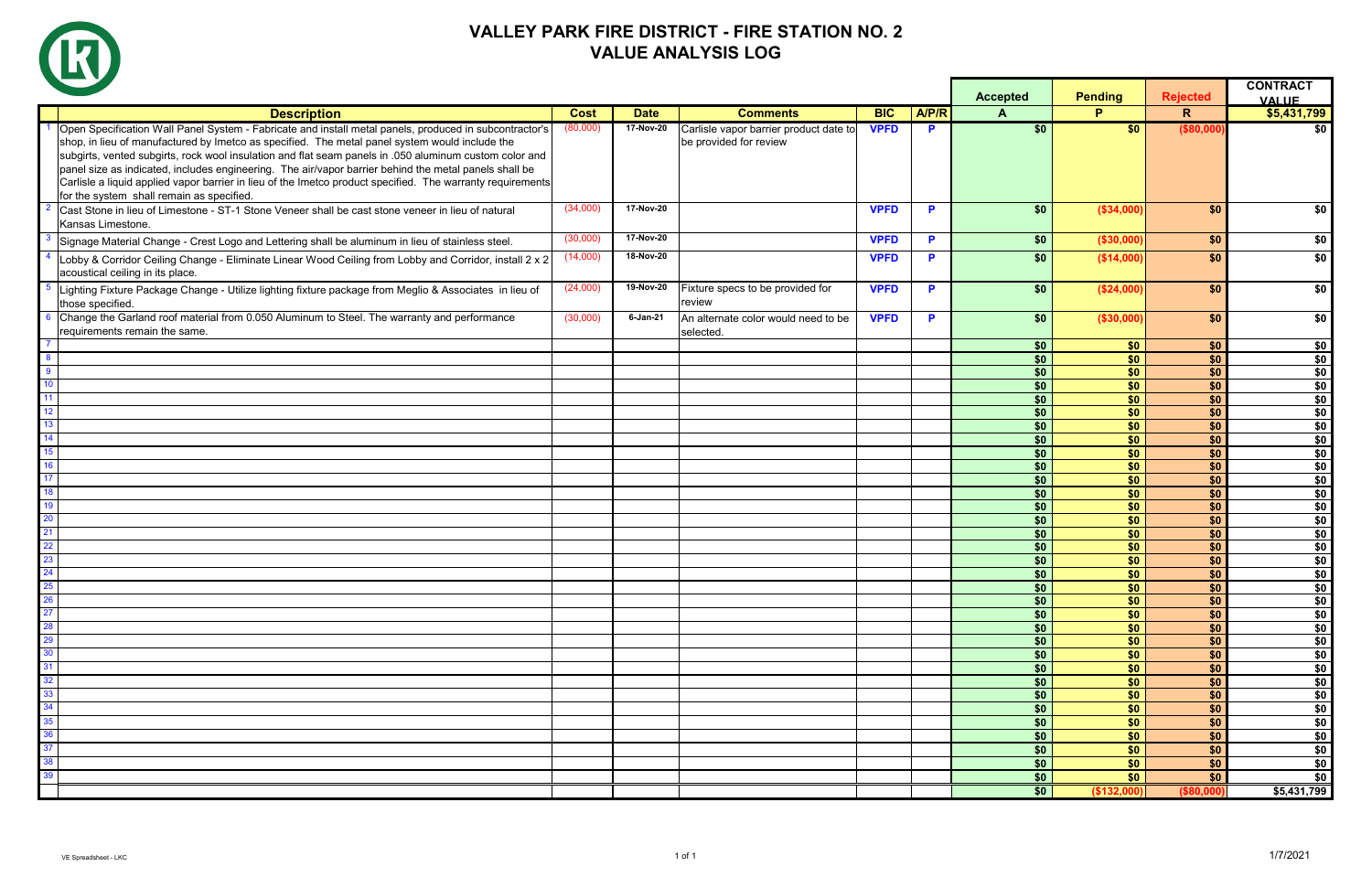

# Valley Park Fire Protection **District**

55 Crescent Ave Valley Park, Missouri 63088 (636)225-4288



# Memo

| To:   | Fire Chief Jim Polk                 |
|-------|-------------------------------------|
| From: | Assistant Chief Curtis VanGaasbeek  |
| Date: | 01/08/2021                          |
| Re:   | <b>Annual Snow Plowing Contract</b> |

This memo serves as documentation to outline recent proposals for snow removal services at station 1 and 2 of the Valley Park Fire Protection district.

Currently the district utilizes Rue Tractor and Lawn for Snow removal this is an annual contract that must be renewed.

We solicited Bids/Quotes were solicited from 4 local vendors/companies

The 4companies are *Rue's Tractor and Lawn, First Choice Facilities, Schwartz Brothers Landscaping solutions. and AGT*

The quotes with service details are attached. Note the prices are per station and per visit and does not include salting. We have a surplus of salt at the stations with spreaders. Also, all companies will not service for 2" or less

These are the amounts quoted for quick reference: listed Most to Least expensive

## **Schwartz Bros.**

- Station 1: 2-4"-**\$200**, 1-6"- **\$225**, 1-8"- **\$250** Plus an additional **\$150** for the pad and walkways Salt: \$180
- Station 2: 2-4" **\$275**, 1-6" **\$325**, 1-8"-**\$400** plus \$150 s.a.a Salt: \$200 Total for 1 snow event of 4" : **\$475.00**

## **AGT**

• **\$95** per station, per visit for 2-6", if more than 6" additional rate not given. Salt \$60 per station

Total for 1 snow event of 4" : **\$190.00**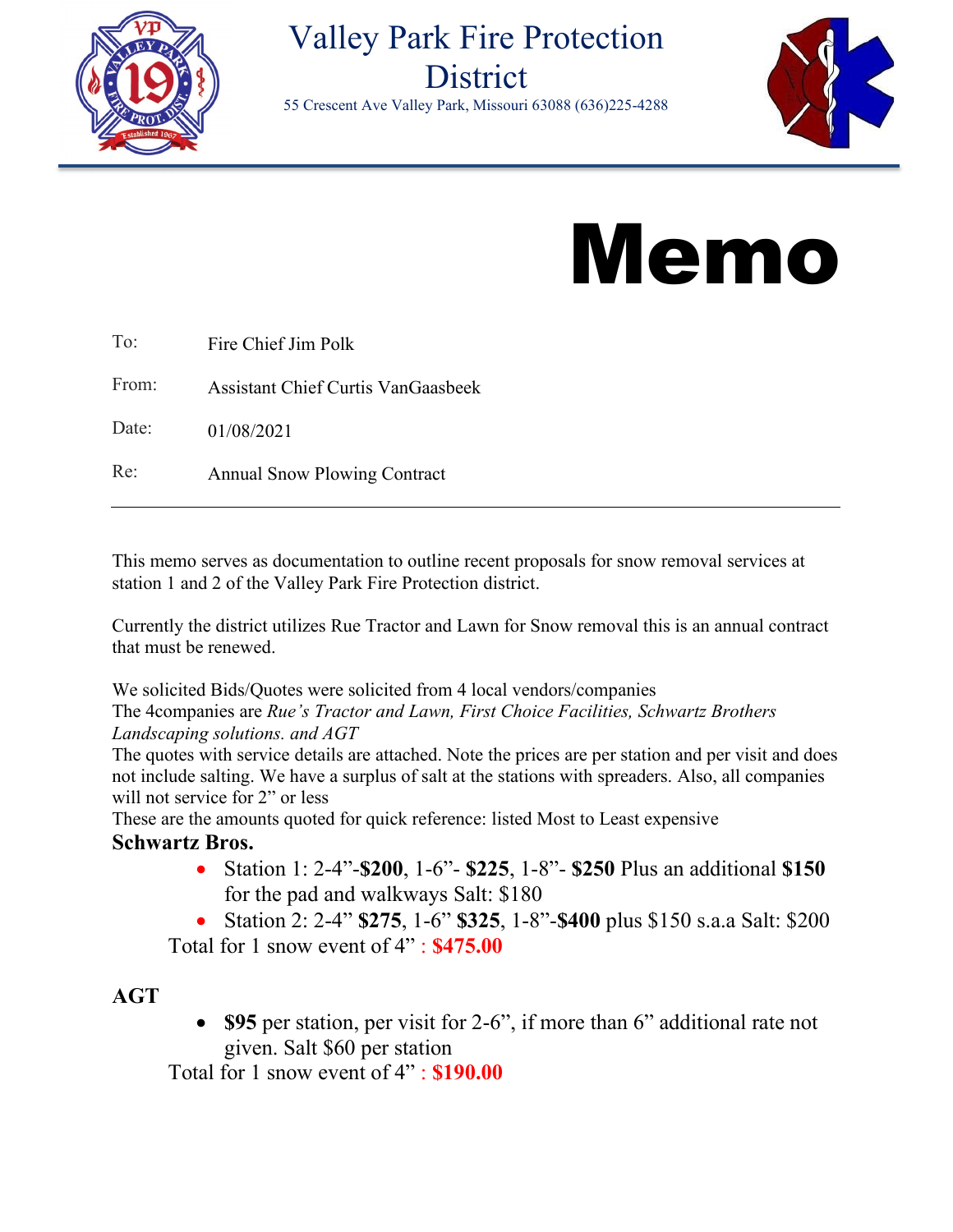

# Valley Park Fire Protection **District**

55 Crescent Ave Valley Park, Missouri 63088 (636)225-4288



## **Rue Tractor and Lawn**

• **\$95** per station, per visit for 2-6", if more than 6" and multiple plowings are needed the rate will be \$95 per visit. Salt: \$19.00 per 50lb bag

Total for 1 snow event of 4": **\$190.00**

# **First Choice Facilities:**

- Station 1: 1-3" **\$52.15,** 1-5**"\$59.60**, 1-8" **\$70.77**, 1-12" **\$87.53,**  additional **\$46.25** for walkways. Salt 113.63
- Station 2: 1-3" \$**96.84**, 1-5" **\$111.74**, 1-8" **\$132.23**, 1-12" **\$162.03**, walkways s.a.a. Salt: 113.63

Total for 1 snow event of 4": **\$171.34**

Note: All companies with exception to AGT charge extra for shoveling walkways. All companies are insured